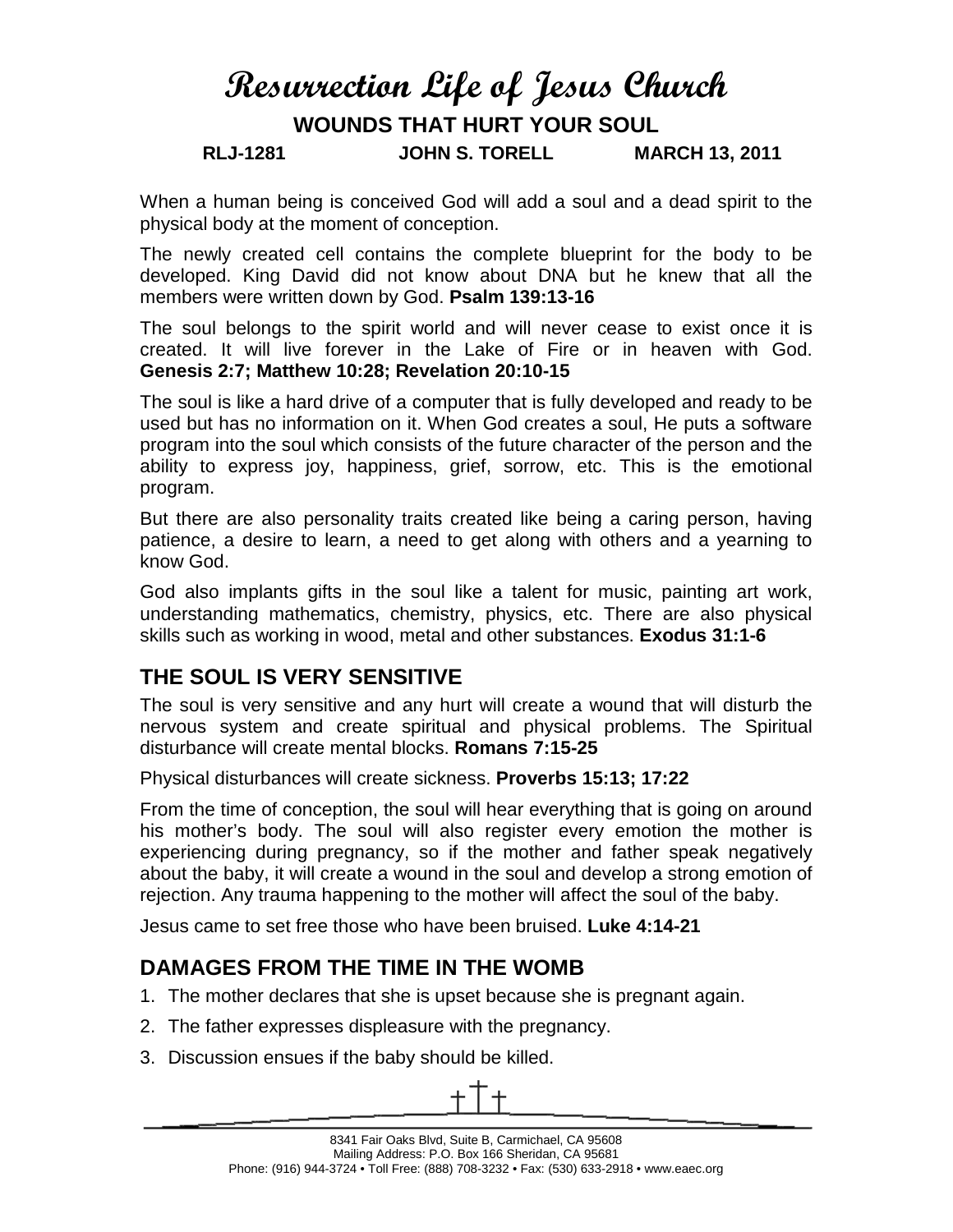- 4. There are fights between the mother and the father.
- 5. The baby is conceived out of wedlock.
- 6. There is trauma through accidents.
- 7. There are complications during the delivery.
- 8. Curses are spoken by doctors, nurses, siblings or relatives.

All these wounds are impossible for a child to remember as it grows older but the wounds in the soul will have a deep impact upon the attitude of the child.

These are emotional wounds of the soul but the above traumas will also bring in an arrested development spirit that will plague the person for the rest of his life.

**An arrested development spirit can be very deceiving since they manifest different stages of severity. A mild arrested development spirit can do more damage than a severe one since it is harder to detect and cast out.**

#### **MANIFESTATION OF DAMAGES FROM THE WOMB**

- 1. A low immune system and the child is often sick.
- 2. Rebellion with anger.
- 3. Inability to get along with other children.
- 4. Difficulty in learning to speak and read.
- 5. Short attention span, always restless, looking for new things.
- 6. Doing poorly in school.

#### **DAMGES DURING CHILDHOOD**

- 1. Parents are divorcing
- 2. Parents using drugs
- 3. Parents getting arrested
- 4. Father or mother in prison
- 5. Fights between parents
- 6. Bullying in school
- 7. Watching ungodly television and movies

#### **MANIFESTATION OF DAMAGES DURING CHILDHOOD**

- 1. Low self esteem
- 2. Anorexia or bulimia
- 3. Sexual immorality
- 4. Smoking, drinking and getting into drugs
- 5. Dropping out of school
- 6. Getting into gang activity

13.Drugs

- 8. Listening to bad music
- 9. Being sexually abused
- 10.Verbal abuse
- 11.Pornography
- 12.Sexual activities